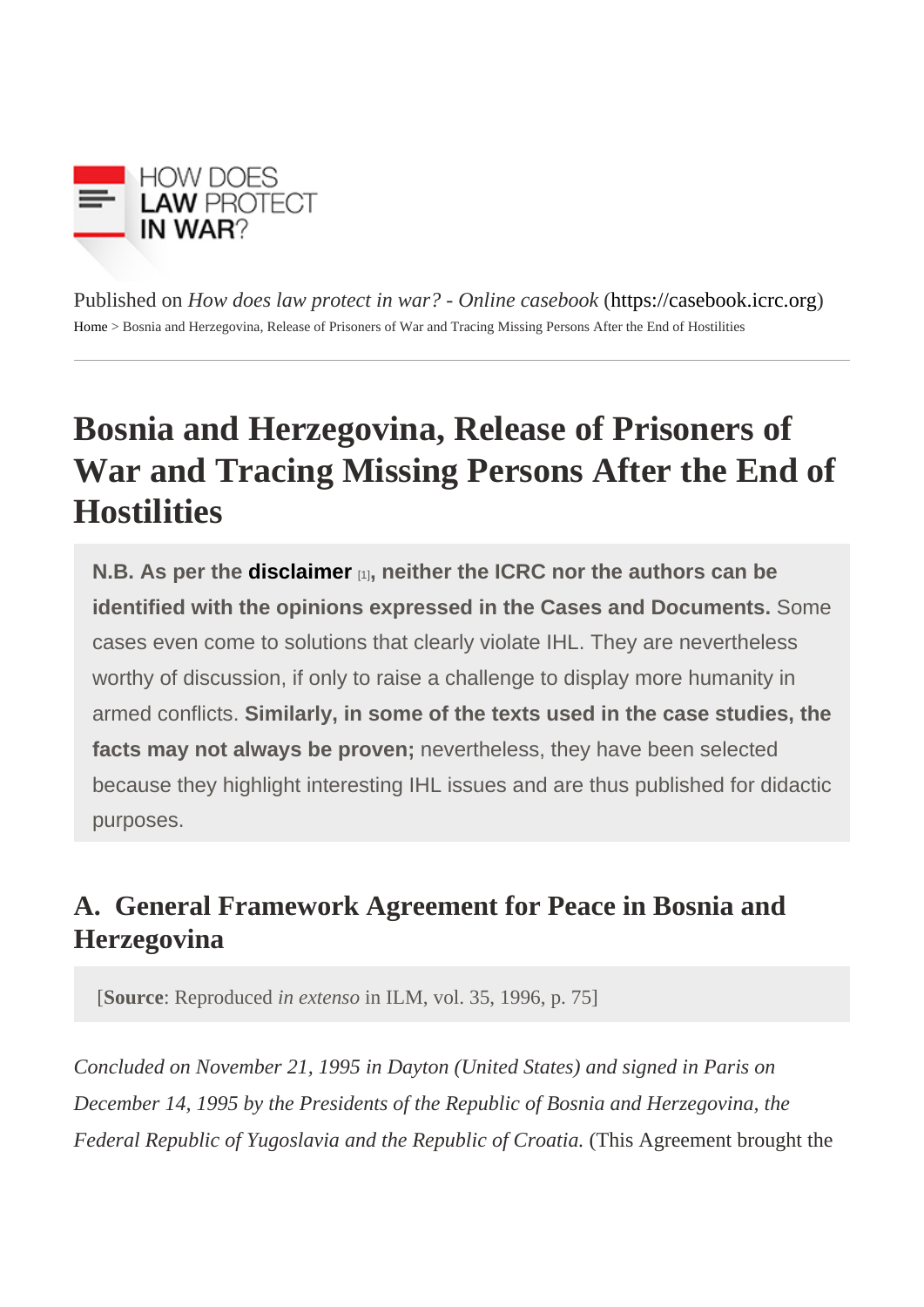hostilities on the territory of Bosnia and Herzegovina to an end.)

# **Annex 1A: Agreement on the Military Aspects of the Peace Settlement Article IX: Prisoner Exchanges**

- 1. The Parties shall release and transfer without delay all combatants and civilians held in relation to the conflict (hereinafter "prisoners"), in conformity with international humanitarian law and the provisions of this Article.
	- a. The Parties shall be bound by and implement such plan for release and transfer of all prisoners as may be developed by the ICRC, after consultation with the Parties.
	- b. The Parties shall cooperate fully with the ICRC and facilitate its work in implementing and monitoring the plan for release and transfer of prisoners.
	- c. No later than thirty (30) days after the Transfer of Authority [which had to take place on December 19, 1995], the Parties shall release and transfer all prisoners held by them.
	- d. In order to expedite this process, no later than twenty-one (21) days after this Annex enters into force, the Parties shall draw up comprehensive lists of prisoners and shall provide such lists to the ICRC, to the other Parties, and to the Joint Military Commission and the High Representative. These lists shall identify prisoners by nationality, name, rank (if any) and any internment or military serial number, to the extent applicable.
	- e. The Parties shall ensure that the ICRC enjoys full and unimpeded access to all places where prisoners are kept and to all prisoners. The Parties shall permit the ICRC to privately interview each prisoner at least forty-eight (48) hours prior to his or her release for the purpose of implementing and monitoring the plan, including determination of the onward destination of each prisoner.
	- f. The Parties shall take no reprisals against any prisoner or his/her family in the event that a prisoner refuses to be transferred.
	- g. Notwithstanding the above provisions, each Party shall comply with any order or request of the International Tribunal for the Former Yugoslavia for the arrest,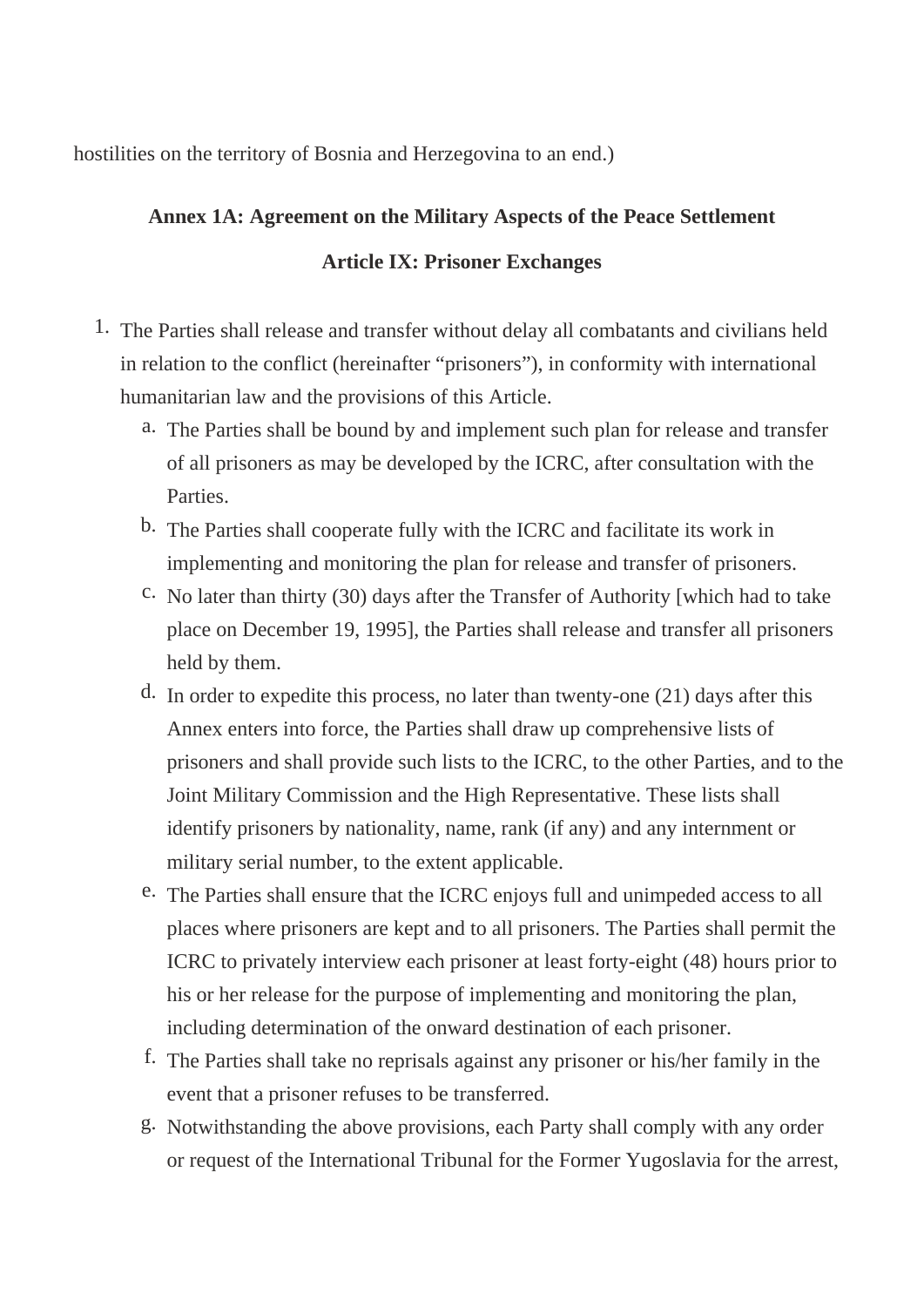detention, surrender of or access to persons who would otherwise be released and transferred under this Article, but who are accused of violations within the jurisdiction of the Tribunal. Each Party must detain persons reasonably suspected of such violations for a period of time sufficient to permit appropriate consultation with Tribunal authorities.

2. In those cases where places of burial, whether individual or mass, are known as a matter of record, and graves are actually found to exist, each Party shall permit graves registration personnel of the other Parties to enter, within a mutually agreed period of time, for the limited purpose of proceeding to such graves, to recover and evacuate the bodies of deceased military and civilian personnel of that side, including deceased prisoners.

### **B. Tracing Missing Persons in Bosnia and Herzegovina**

[**Source**: Girod C., "Bosnia-Herzegovina: Tracing Missing Persons", in *IRRC*, No. 312, 1996, pp. 387-391]

Every war brings its share of missing persons, whether military or civilian. And every individual reported missing is then sought by a family anxiously awaiting news of their loved one. These families cannot be left in such a state of anguish.

For the truth, however painful it may be, is preferable to the torture of uncertainty and false hope. In Bosnia and Herzegovina civilians were especially affected by a conflict in which belligerents pursued a policy of ethnic cleansing by expelling minority groups from certain regions. Thousands of people who disappeared in combat or were thrown into prison, summarily executed or massacred, are still being sought by their families.

#### **What is a missing person?**

International humanitarian law contains several provisions stipulating that families have the right to know what has happened to their missing relatives and that the warring parties must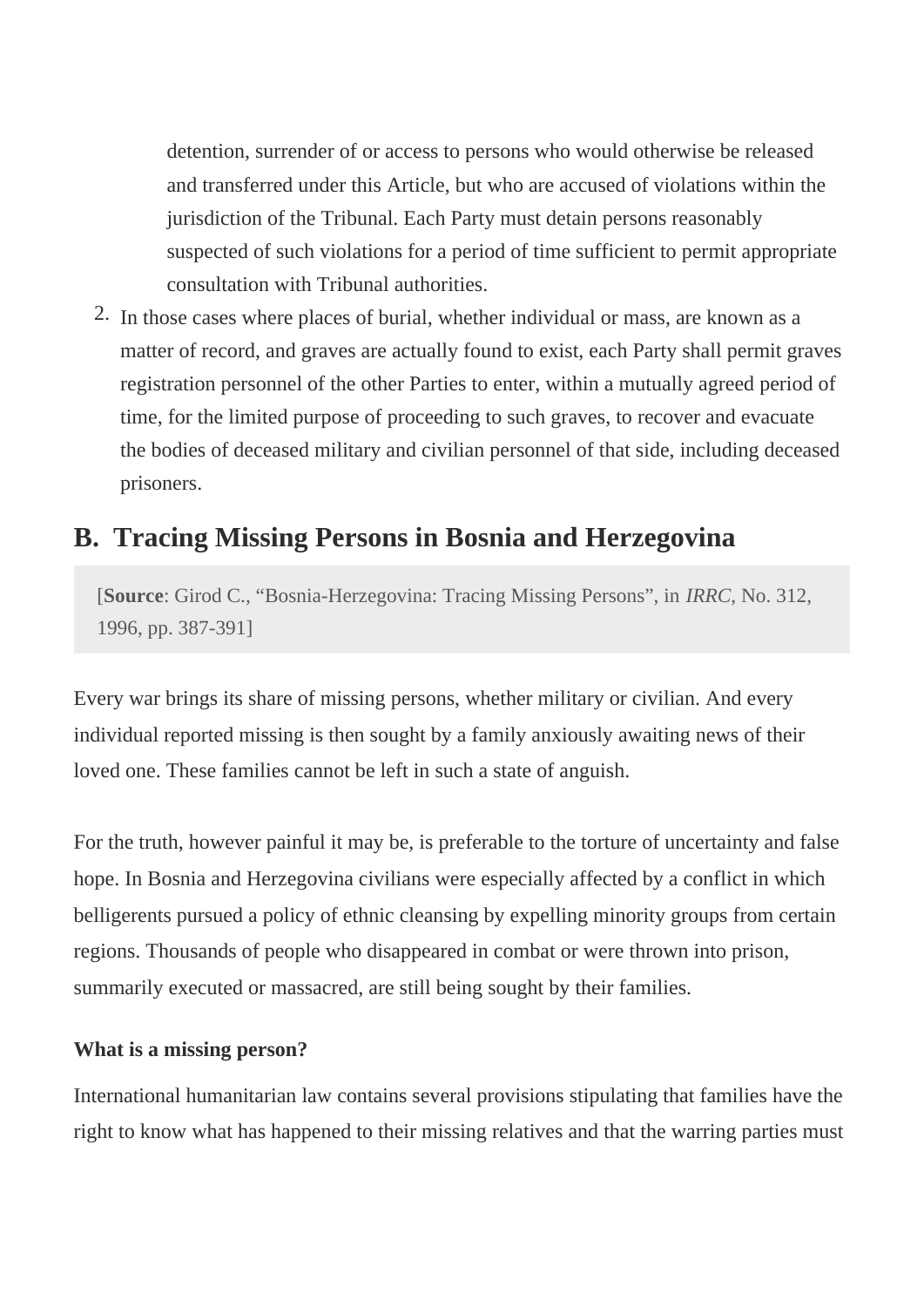use every means at their disposal to provide those families with information [...]. Taking these two cardinal principles in particular as a basis for action, the International Committee of the Red Cross (ICRC) has set up various mechanisms to assist families suffering the agony of uncertainty, even after the guns have fallen silent.

In any conflict the ICRC starts out by trying to assess the problem of persons reported missing. Families without news of their relatives are asked to fill out tracing requests describing the circumstances in which the individual sought was last seen. Each request is then turned over to the authorities with whom the person in question last had contacts. This working method means that the number of people gone missing does not correspond to the actual number of conflict victims – a gruesome count which the ICRC does not intend to perform. In Bosnia and Herzegovina, more than 10,000 families have so far submitted tracing requests to the ICRC or to the National Red Cross or Red Crescent Societies in their countries of asylum.

#### **Agreements for Peace in Bosnia and Herzegovina [...]**

Prior to the drafting of the General Framework Agreement for Peace in Bosnia and Herzegovina, which the parties negotiated in Dayton, Ohio, in autumn 1995, the United States consulted the main humanitarian organizations. With the ICRC it discussed the release of detainees and the tracing of missing persons. The first of these issues is dealt with in the Annex on Military Aspects of the Peace Settlement, and the second is covered in the Framework Agreement's provisions pertaining to civilians. Thus Article V, Annex 7, of the Agreement stipulates that: "The Parties shall provide information through the tracing mechanisms of the ICRC on all persons unaccounted for. The Parties shall also cooperate fully with the ICRC in its efforts to determine the identities, whereabouts and fate of the unaccounted for". The terms of this Article take up and confirm the core principles of international humanitarian law.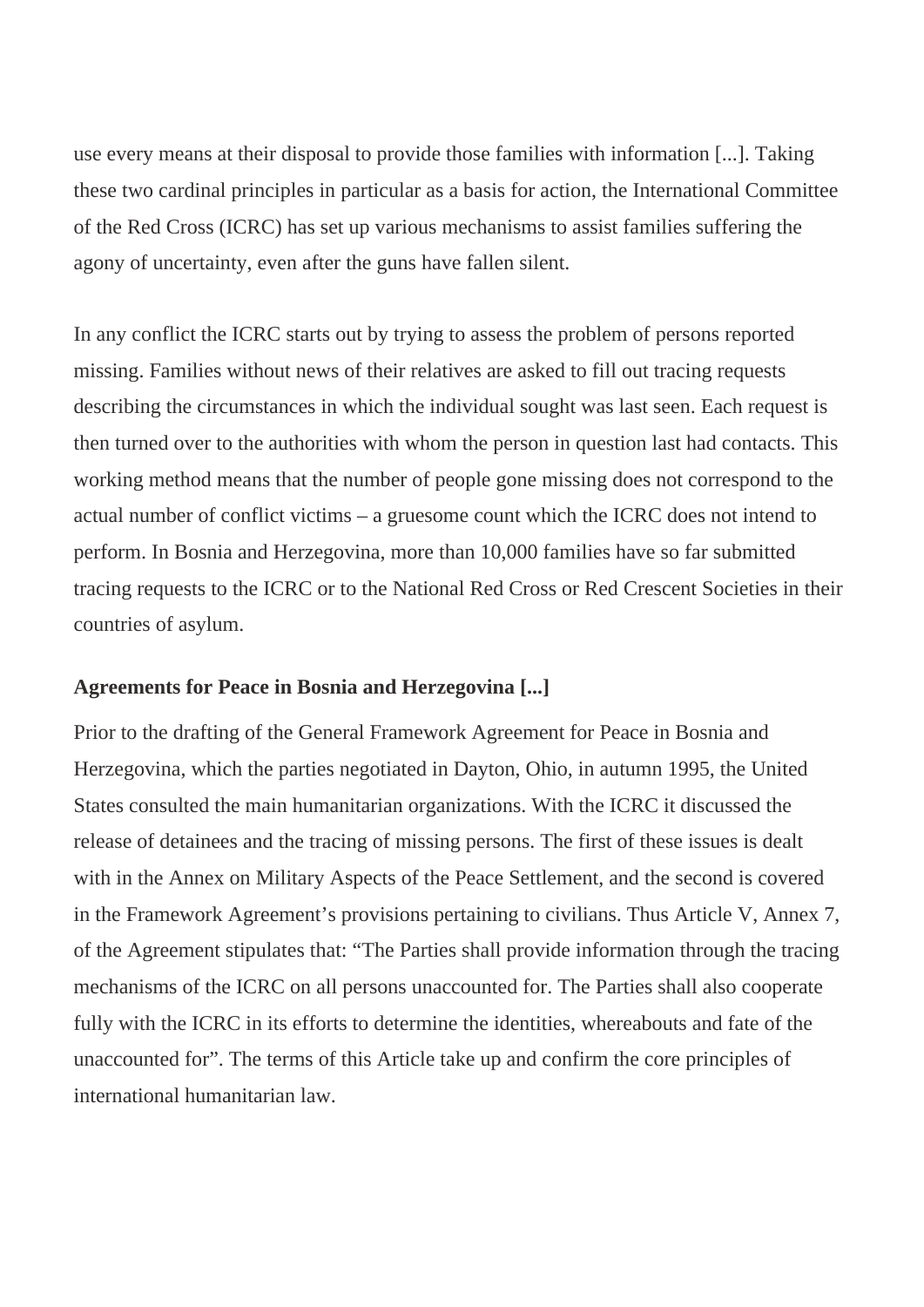<span id="page-4-0"></span>The Framework Agreement also confers on the ICRC the task of organizing, in consultation with the parties involved, and overseeing the release and transfer of all civilian and military prisoners held in connection with the conflict. The ICRC performed this task in cooperation with the Implementation Force (IFOR) entrusted with carrying out the military provisions of the Framework Agreement.

#### ICRC action

Despite resistance from the parties, over 1,000 prisoners were returned home. Throughout the operation, which lasted about two months, the ICRC firmly refused to link the release process with the problem of missing persons, just as it had refused to become involved in the reciprocity game the parties used to play during the conflict. The success of the operation was also ensured by the international community, which was convinced that the ICRC was taking the right approach and pressured the parties to cooperate. Since many detainees had been withheld from the ICRC and were therefore being sought by their families, it was important to empty the prisons before addressing the issue of missing persons.

On the basis of the General Framework Agreement for Peace in Bosnia and Herzegovina, the ICRC thus proposed that the former belligerents set up a Working Group on the Process for Tracing Persons Unaccounted for in Connection with the Conflict on the Territory of Bosnia and Herzegovina – a convoluted title reflecting the nature of the political negotiations that led to the establishment of this body. While the parties endorsed the proposal itself, they engaged in endless quibbling over the wording of the Rules of Procedure and of the Terms of Reference drafted by the ICRC. Nevertheless, the Working Group, which is chaired by the ICRC, has already met three times in the Sarajevo offices of the High Representati[v](#page-7-0)e for Bosnia and Herzego 2 in the presence of the ambassadors of the Contact Group on Bosnia and Herzego@hahe representative of the presiding member of the European Uni[on](#page-7-0) and the representatives of Croatia and the Federal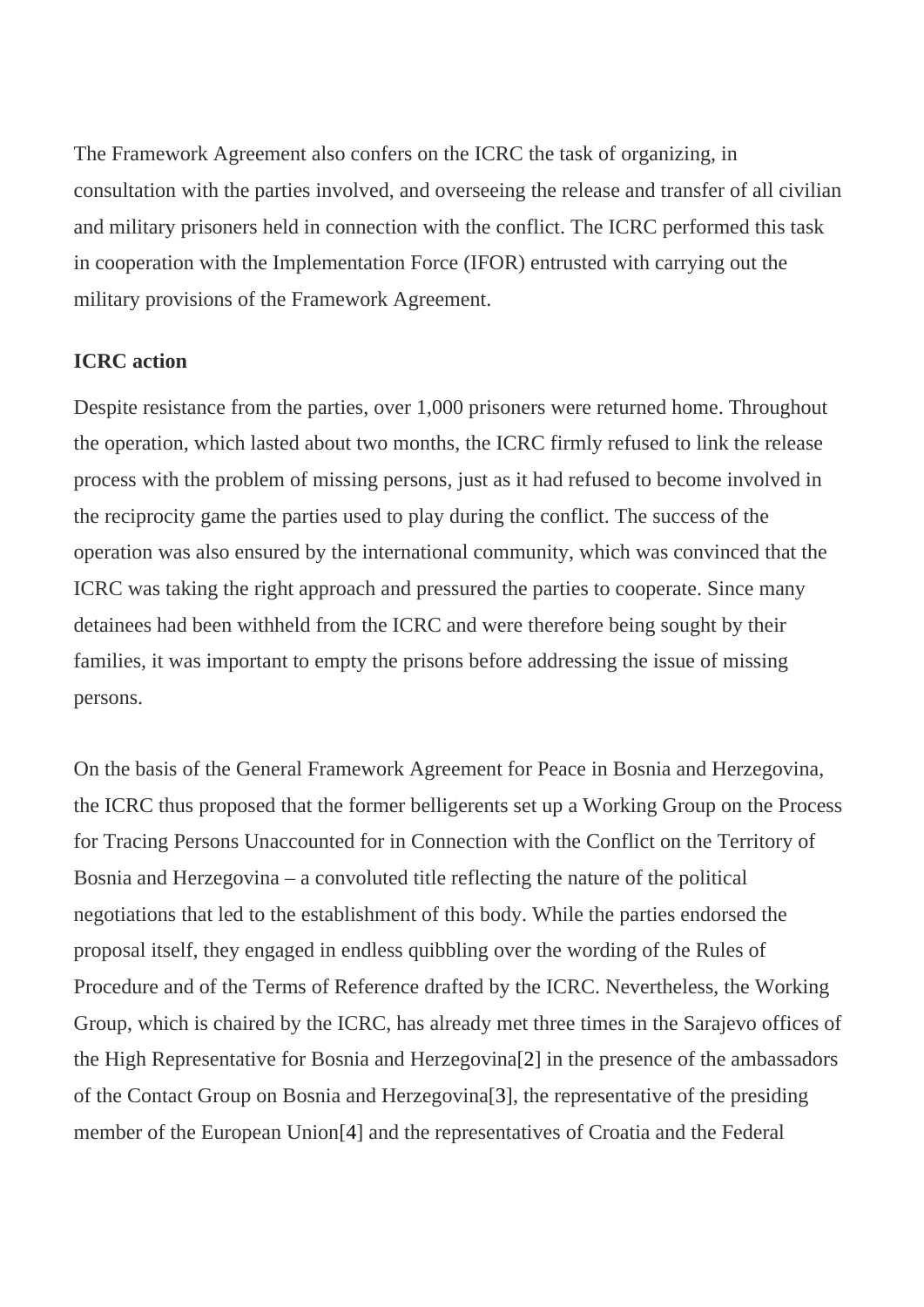<span id="page-5-0"></span>Republic of Yugoslavia. These meetings were also attended by IFOR and the United Nations Expert on Missing Persons in the Former Yugos&via[

Despite numerous plenary and bilateral working sessions, it has not been possible to bring the parties to agree on matters of participation and representation (the question under discussion is whether or not the former belligerents are the same as the parties that signed the Framework Agreement) or formally to adopt the Rules of Procedure. However, these Rules have been tacitly agreed on in the plenary meetings, making it possible to begin practical work: more than 10,000 detailed cases of persons reported missing by their families have already been submitted to the parties, which must now provide replies.

In a remarkable departure from the procedure normally followed in such cases, the Working Group has adopted a rule whereby the information contained in the tracing requests, as well as the replies that the parties are called on to provide, are not only exchanged bilaterally between the families and the parties concerned through the intermediary of the ICRC, but are also communicated to all the members of the Working Group, that is, to all the former belligerents, and to the High Representative. Such a policy of openness is meant to prevent further politicization of the issue and the ICRC intends to pursue it, in particular by issuing a gazette that lists the names of all missing persons and by publishing these names on the Internet. This should prompt possible witnesses to approach the ICRC with confidential information concerning the fate of individuals who have gone missing, which the organization could then pass on to the families concerned.

Indeed, after every war families seek news of missing relatives and the settlement of this question is always a highly political issue. One reason is that for a party to provide information is to admit that it knows something, which may give it the feeling that it is owning up to some crime. Another reason is that the anguish of families with missing relatives is such that they generally band together and pressure their authorities to obtain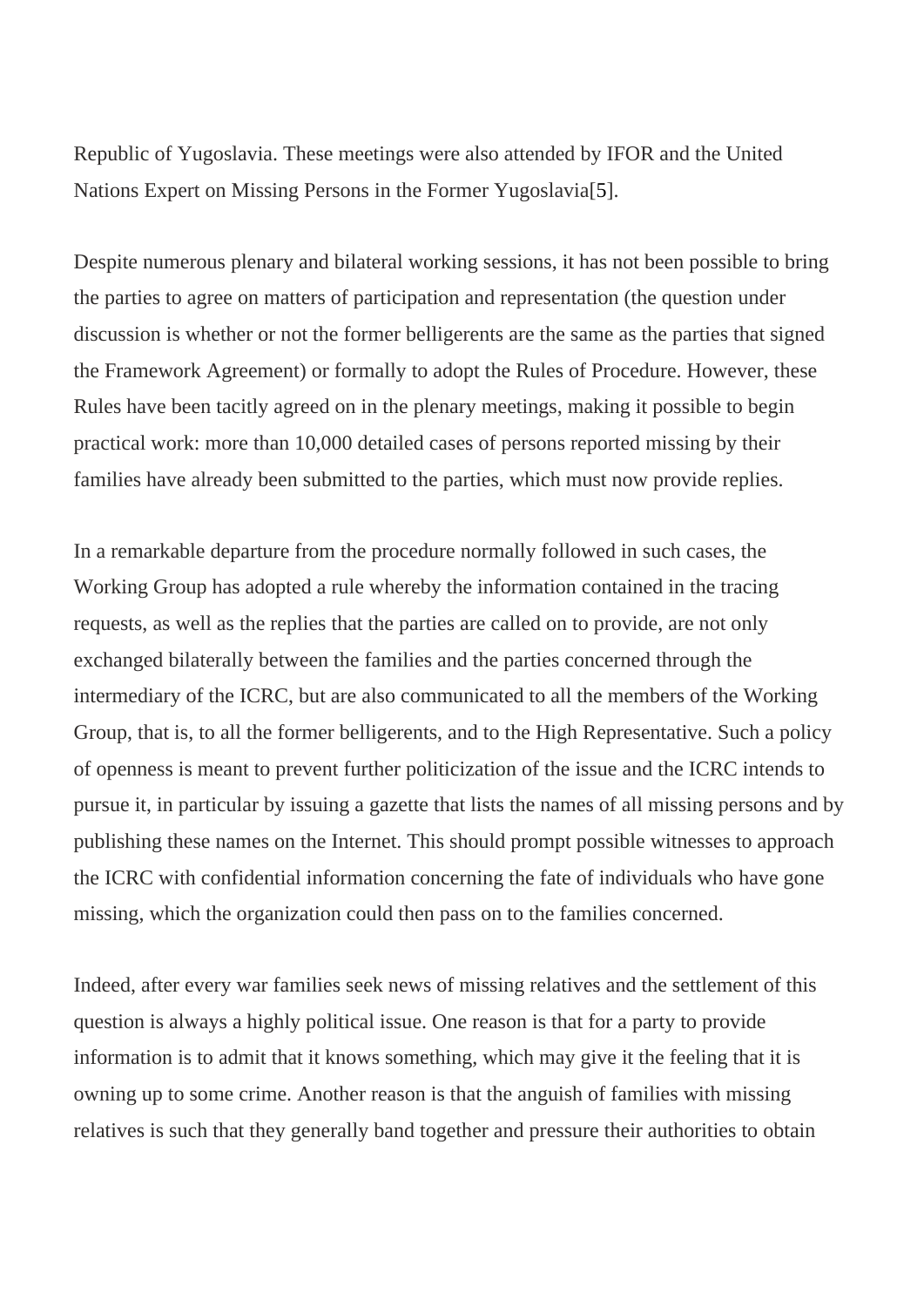<span id="page-6-0"></span>information from the opposite party, which may be tempted to use these families to destabilize the other side.

#### The issue of exhumations

As the tragic result of more than three years of conflict, Bosnia and Herzegovina is strewn with mass graves in which thousands of civilians were buried like animals. The graves in the region of Srebrenica are a horrifying example. Displaced families in Tuzla interviewed by the ICRC allege that more than 3,000 people were arrested by Bosnian Serb forces immediately after the fall of the enclave in mid-July 1995. Since the authorities in Pale have persistently refused to say what happened to these people, the ICRC has concluded that all of them were killed.

Families now wish to recover the bodies of their missing relatives in the wild hope of being able to identify them. Before this can be done, however, an ante mortem d[at](#page-7-0)abase be set up so as to have a pool of information with which forensic evidence can later be compared. Between the two operations, the bodies must be exhumed, knowing that most of the mass graves in Bosnia and Herzegovina are situated on the other side of ethnic boundaries, which prevents families and the relevant authorities from gaining access to them.

Families are also demanding that justice be done. That is the role of the International Criminal Tribunal for the Former Yugoslavia, set up by the United Nations Security Council while the fighting was still raging in Bosnia and Herzegovina. The Tribunal intends to exhume a number of bodies to establish the cause of death and gather evidence and proof of massacres. However, it is not the Tribunal's responsibility to identify the bodies or to arrange for their proper burial.

Between the families' need and right to know what has become of their missing relatives,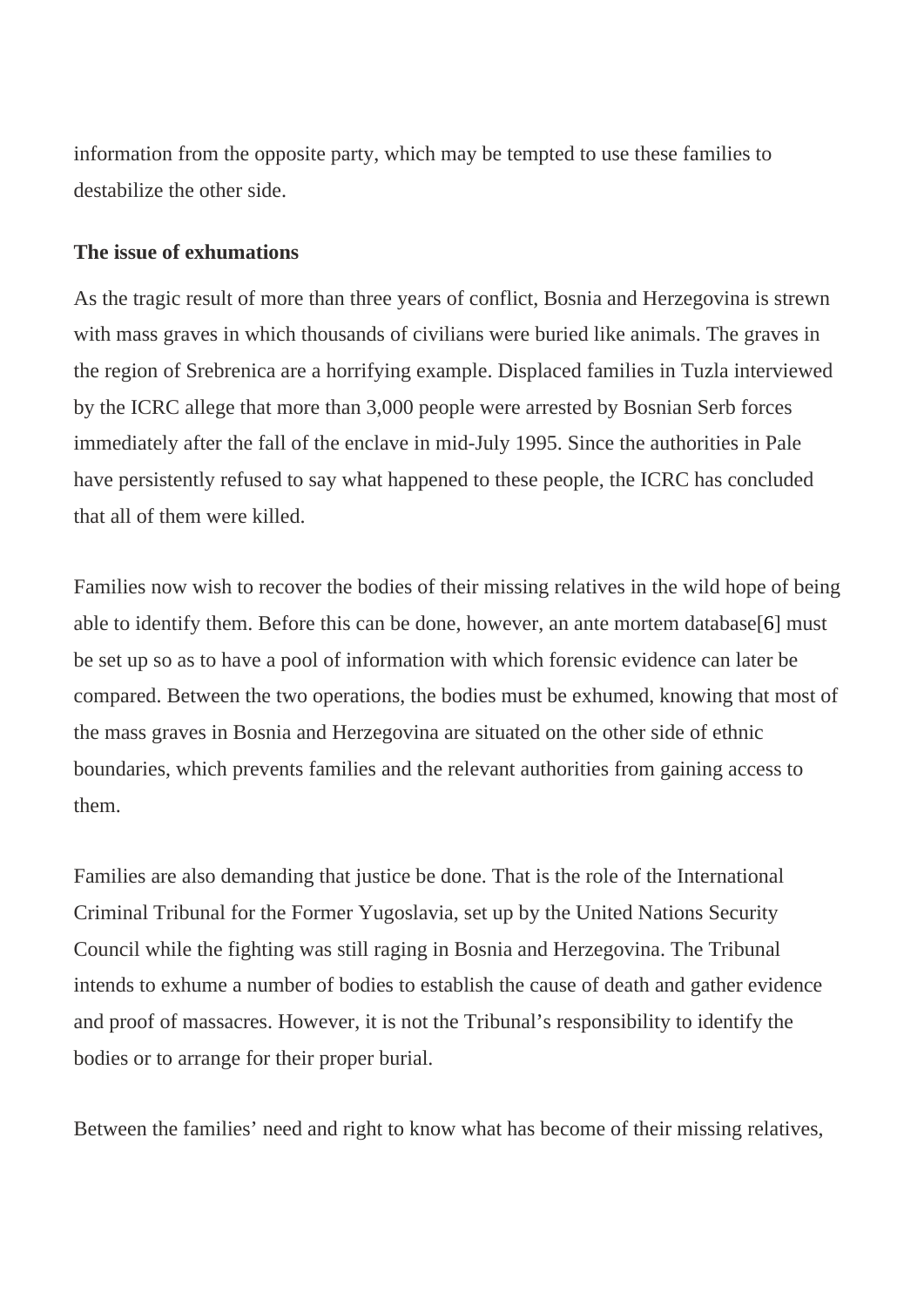<span id="page-7-0"></span>and that justice must be done, lie thousands of bodies in the mass graves. While it would probably be unrealistic to imagine that all the bodies buried in Bosnia and Herzegovina could ever be exhumed and identified the moral issue of their proper burial must still be addressed. Without the cooperation of the former belligerents and of IFOR, however, all discussion remains purely theoretical. Only when people have peace in their hearts and when justice has been done will thoughts of revenge be forgotten and belief in peace and justice be restored in every individual and every community.

Notes: [...]

[2](#page-4-0). Former Swedish Prime Minister Carl Bildt's appointment to this post was confirmed by the United Nations Security Council shortly before the General Framework Agreement for Peace in Bosnia and Herzegovina was signed in Paris on December 14, 1995. Just as IFOR, which is made up of NATO troops and Russian troops, is entrusted with implementing the military provisions of the Framework Agreement, so it is the task of the High Representative to implement the Agreement's provisions pertaining to civilians.

[3](#page-4-0). France, Germany, the Russian Federation, the United Kingdom and the United States.

[4](#page-4-0). Italy at the time of writing.

[5](#page-5-0). Manfred Nowak, who in 1994 was appointed by the UN Commission on Human Rights as the Expert in charge of the Special Process on Missing Persons in the Territory of the Former Yugoslavia.

[6](#page-6-0). A database containing all pertinent medical information that can be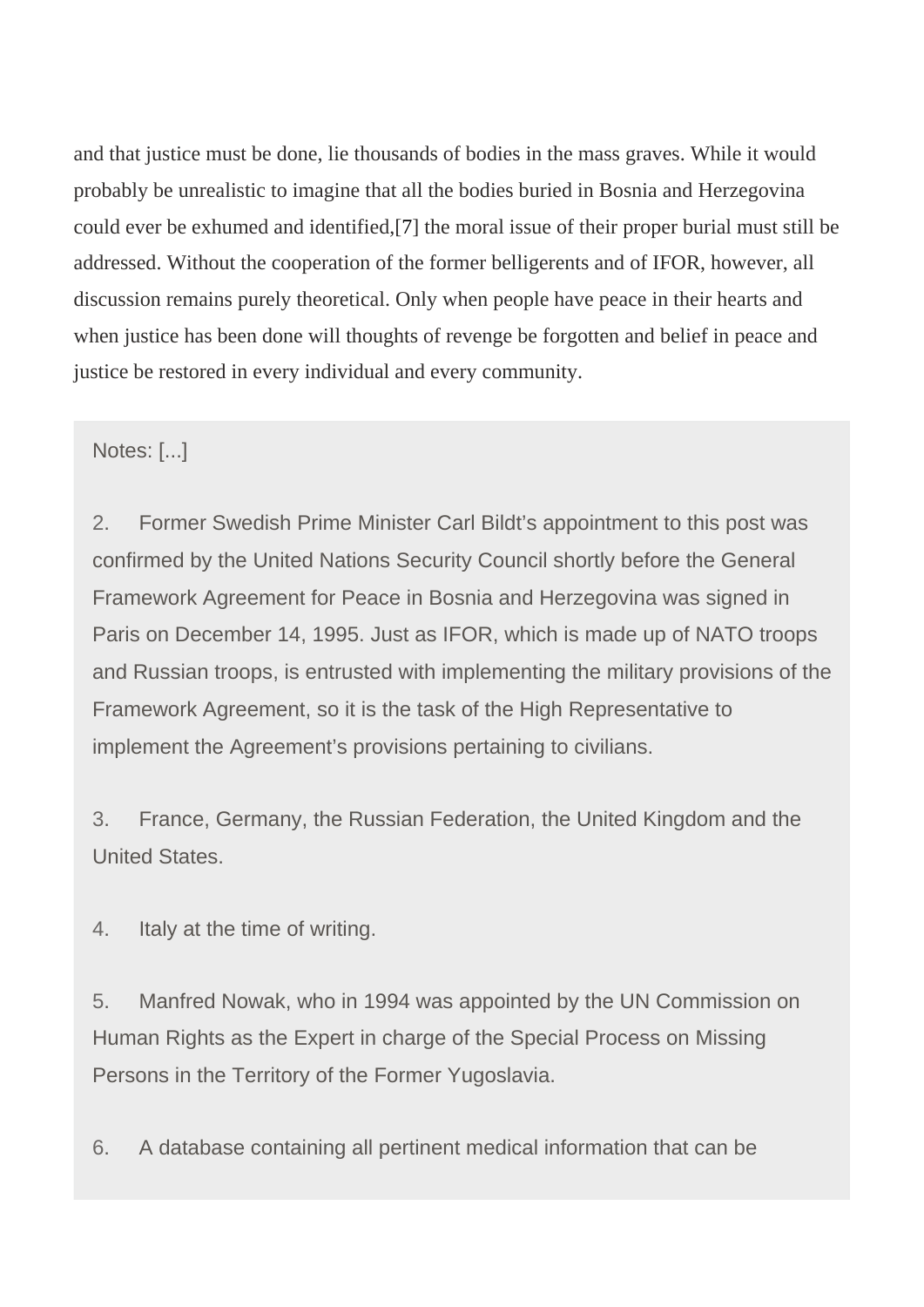obtained from families with missing relatives.

[7](#page-7-0). According to the forensic experts of the American organization, Physicians for Human Rights, who exhumed bodies for the International Criminal Tribunal that was set up following the horrific massacres in Rwanda, the success rate for identifying remains exhumed from a grave containing several hundred bodies is no higher than 10 to 20 percent, providing a detailed ante mortem database is available.

### **Discussion**

- 1.
- a. In view of its title "Prisoner Exchanges", does Art. IX of the Dayton Agreement's Annex 1-A provide for a unilateral obligation to release prisoners? Under IHL, is that obligation unilateral or may it be subject to reciprocity? May the Agreement deviate from IHL by subjecting the obligation to reciprocity? ( GC III, Arts  $6_{[2]}$  an[d 118](https://ihl-databases.icrc.org/applic/ihl/ihl.nsf/ART/375-590141?OpenDocument)<sub>[3]</sub>; [GC IV, Arts 7](https://ihl-databases.icrc.org/applic/ihl/ihl.nsf/ART/380-600010?OpenDocument)<sub>[4]</sub> and [133](https://ihl-databases.icrc.org/applic/ihl/ihl.nsf/Article.xsp?action=openDocument&documentId=D2D905E66F5E083EC12563CD0051C52A)<sub>[5]</sub>) [See also Former Yugoslavia, Special Agreements Between the Parties to the Conflicts [Part B., Art. 2.3(2)]]
- b. Which provisions of Art. IX(1) go beyond the obligations laid down by IHL? ( [GC III, Arts 118](https://ihl-databases.icrc.org/applic/ihl/ihl.nsf/ART/375-590141?OpenDocument) $_{[3]}$ , [122](https://ihl-databases.icrc.org/applic/ihl/ihl.nsf/ART/375-590147?OpenDocument) $_{[6]}$ , [123](https://ihl-databases.icrc.org/applic/ihl/ihl.nsf/Article.xsp?action=openDocument&documentId=7589788DC88FB8F6C12563CD0051B54B) $_{[7]}$  an[d 126](https://ihl-databases.icrc.org/applic/ihl/ihl.nsf/Article.xsp?action=openDocument&documentId=7906C83A016D8A9EC12563CD0051B596) $_{[8]}$ ; [GC IV, Arts 133](https://ihl-databases.icrc.org/applic/ihl/ihl.nsf/Article.xsp?action=openDocument&documentId=D2D905E66F5E083EC12563CD0051C52A) $_{[5]}$ , [134](https://ihl-databases.icrc.org/applic/ihl/ihl.nsf/ART/380-600154?OpenDocument) $_{[9]}$ , [137](https://ihl-databases.icrc.org/applic/ihl/ihl.nsf/ART/380-600158?OpenDocument) $_{[10]}$ , [138](https://ihl-databases.icrc.org/applic/ihl/ihl.nsf/ART/380-600159?OpenDocument)[11], [140](https://ihl-databases.icrc.org/applic/ihl/ihl.nsf/ART/380-600161?OpenDocument)[12] and [143](https://ihl-databases.icrc.org/applic/ihl/ihl.nsf/Article.xsp?action=openDocument&documentId=E902285DB5A35160C12563CD0051C602)[13])
- c. Is Art.  $IX(1)(g)$  compatible with the obligations laid down by IHL with regard to grave breaches? Must a Party release a prisoner it suspects of a war crime but for whom the ICTY does not request arrest, detention, surrender, or access at the end of the "period of consultations": Under Art. IX(1)? Under IHL? May a Party release such a person under IHL? Was the further agreement of the Parties, concluded in Rome, under which no person may be retained or arrested on war crimes charges except with the permission of the ICTY, compatible with IHL? Can you imagine why the US pressed the Parties to conclude such an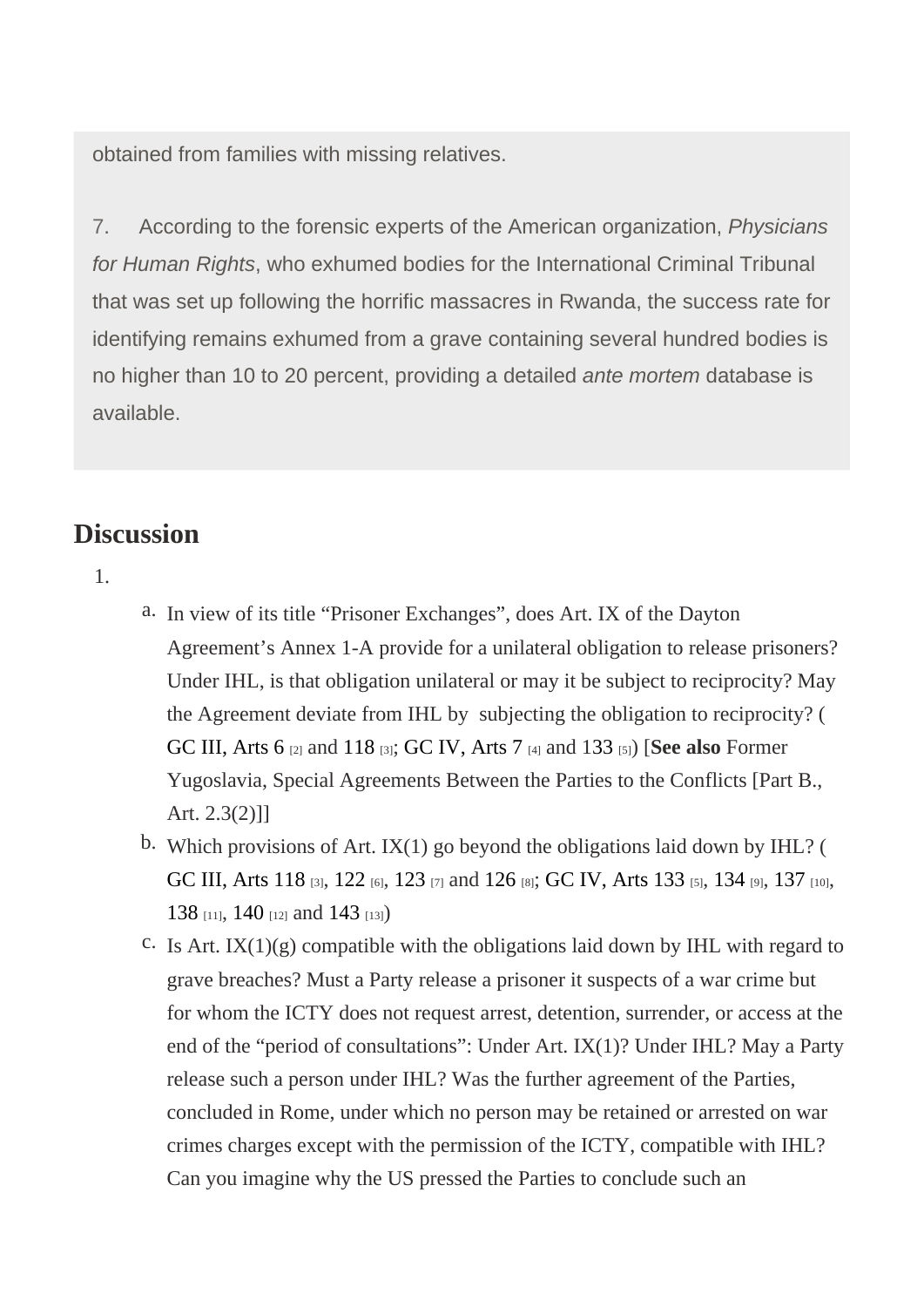agreement? GC III, Arts 118[3], [119\(5\)](https://ihl-databases.icrc.org/applic/ihl/ihl.nsf/Article.xsp?action=openDocument&documentId=FE81AE7B046A59FBC12563CD0051B4AA)[14] and [129](https://ihl-databases.icrc.org/applic/ihl/ihl.nsf/ART/375-590155?OpenDocument)[15][-131](https://ihl-databases.icrc.org/applic/ihl/ihl.nsf/ART/375-590157?OpenDocument)[16]; [GC IV, Arts 133](https://ihl-databases.icrc.org/applic/ihl/ihl.nsf/ART/380-600153?OpenDocument) [17] and  $146$  [18] -  $148$  [19]

- d. Why did the ICRC refuse to link the release of prisoners to the problem of missing persons? Under IHL, is not a missing person for whom a testimony of their arrest by the enemy exists, or who was once visited by the ICRC, a prisoner to be released?
- 2. Which elements of the ICRC's activities to trace missing persons in Bosnia and Herzegovina go beyond IHL? Under IHL, does a party to an international armed conflict have an obligation, at the end of the conflict:
	- $\circ$  to search for persons reported missing by the adverse party?
	- $\circ$  to provide all information it has on the fate of such persons?
	- $\circ$  to identify mortal remains of persons it must presume to have belonged to the adverse party?
	- $\circ$  to inform of the cause of death of a person whose mortal remains it has identified?
	- $\circ$  to inform unilaterally of the results of such identification?
	- $\circ$  to return identified mortal remains to the party to which the persons belonged?
	- $\circ$  to give proper burial to identified and non-identified mortal remains?
	- to give families belonging to the adverse side access to their relatives' graves?

[\(GC I, Arts 15](https://www.icrc.org/applic/ihl/ihl.nsf/Article.xsp?action=openDocument&documentId=8A4358F7FF38FFABC12563CD00519FAB)<sub>[20]</sub>-[17](https://www.icrc.org/applic/ihl/ihl.nsf/Article.xsp?action=openDocument&documentId=6E2CC750300A2364C12563CD00519FEC)<sub>[21]</sub>; [GC III, Arts 120](https://www.icrc.org/applic/ihl/ihl.nsf/Article.xsp?action=openDocument&documentId=40E27CDD24CF64F3C12563CD0051B4D5)<sub>[22]</sub>, [122](https://www.icrc.org/applic/ihl/ihl.nsf/Article.xsp?action=openDocument&documentId=D5DB08032EF1E670C12563CD0051B517)<sub>[23]</sub> and [123](https://www.icrc.org/applic/ihl/ihl.nsf/Article.xsp?action=openDocument&documentId=7589788DC88FB8F6C12563CD0051B54B)<sub>[24]</sub>; [GC IV, Arts 26](https://www.icrc.org/applic/ihl/ihl.nsf/Article.xsp?action=openDocument&documentId=317845BF582CD381C12563CD0051BBC6)<sub>[25]</sub> and [136](https://www.icrc.org/applic/ihl/ihl.nsf/Article.xsp?action=openDocument&documentId=16DF82C8D0D3E838C12563CD0051C56E)[26]-[140](https://www.icrc.org/applic/ihl/ihl.nsf/Article.xsp?action=openDocument&documentId=CBBF9C5B47E2A35EC12563CD0051C5C0)[27]; [P I, Arts 32](https://www.icrc.org/applic/ihl/ihl.nsf/Article.xsp?action=openDocument&documentId=3B2AD184335950CAC12563CD0051DA38)[28][-34](https://www.icrc.org/applic/ihl/ihl.nsf/Article.xsp?action=openDocument&documentId=AA52BFEA7C5C5BC3C12563CD0051DAA3)[29])

- a. Why does the ICRC only submit cases of missing persons that have been submitted to it by their families? Does IHL support that decision? Does IHL also give a party to a conflict the right to submit tracing requests? Has the ICRC an obligation to accept such request  $\mathbb{R}$ , (Art. 32 $_{[30]}$ ; [GC I, Art. 16](https://ihl-databases.icrc.org/applic/ihl/ihl.nsf/ART/365-570020?OpenDocument) $_{[31]}$ ; GC III, [Arts 122\(3\), \(4\), \(6](https://www.icrc.org/applic/ihl/ihl.nsf/Article.xsp?action=openDocument&documentId=D5DB08032EF1E670C12563CD0051B517)) $k_{31}$  and [123](https://www.icrc.org/applic/ihl/ihl.nsf/Article.xsp?action=openDocument&documentId=7589788DC88FB8F6C12563CD0051B54B)<sub>[24]</sub>; [GC IV, Arts 137](https://ihl-databases.icrc.org/applic/ihl/ihl.nsf/ART/380-600158?OpenDocument)<sub>[10]</sub> an[d 140](https://ihl-databases.icrc.org/applic/ihl/ihl.nsf/ART/380-600161?OpenDocument)<sub>[12]</sub>)
- b. What are the reasons for, and the advantages and risks of, the solution whereby all tracing requests and replies are to be communicated to all members of the Working Group chaired by the ICRC? Does that prevent politicization?
- 3. Does Art. IX(2) go beyond the obligations provided for by IHL? Does this provision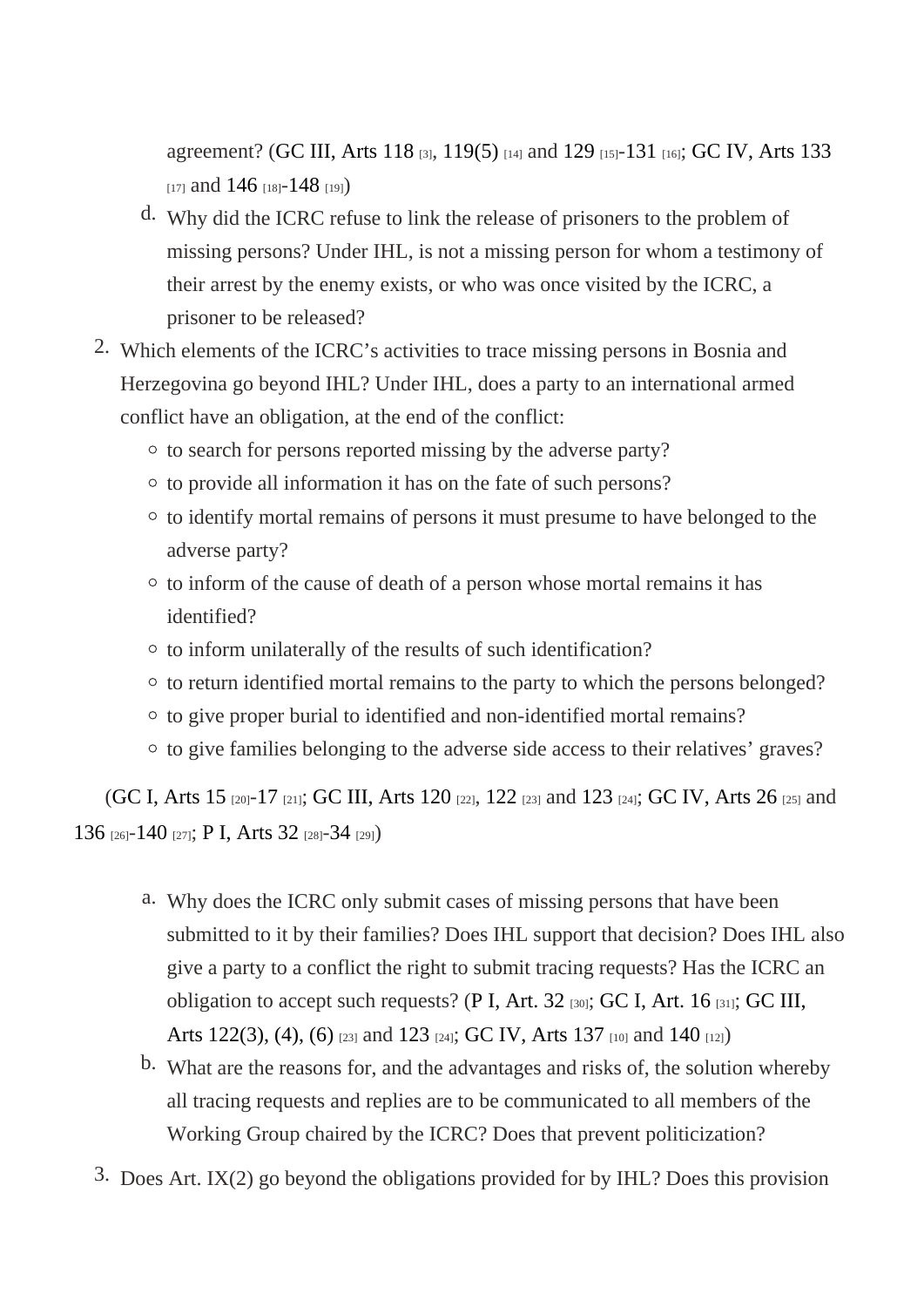place each side under a unilateral obligation to allow the other side's grave registration personnel to have access to graves? May a Party use evidence of war crimes, obtained by its grave registration personnel acting under Art. IX(2), in war crimes trials?  $P$  I, Art. 34 $_{[29]}$ )

Source URL: https://casebook.icrc.org/case-study/bosnia-and-herzegovina-release-prisoners-war-and-tracingmissing-persons-after-end

Links

[1] https://casebook.icrc.org/disclaimer-and-copyright

[2] https://ihl-databases.icrc.org/applic/ihl/ihl.nsf/ART/375-590009?OpenDocument

[3] https://ihl-databases.icrc.org/applic/ihl/ihl.nsf/ART/375-590141?OpenDocument

[4] https://ihl-databases.icrc.org/applic/ihl/ihl.nsf/ART/380-600010?OpenDocument

[5] https://ihl-

databases.icrc.org/applic/ihl/ihl.nsf/Article.xsp?action=openDocument&documentId=D2D905E66F5E083EC125

[6] https://ihl-databases.icrc.org/applic/ihl/ihl.nsf/ART/375-590147?OpenDocument

[7] https://ihl-

databases.icrc.org/applic/ihl/ihl.nsf/Article.xsp?action=openDocument&documentId=7589788DC88FB8F6C125 [8] https://ihl-

databases.icrc.org/applic/ihl/ihl.nsf/Article.xsp?action=openDocument&documentId=7906C83A016D8A9EC125

- [9] https://ihl-databases.icrc.org/applic/ihl/ihl.nsf/ART/380-600154?OpenDocument
- [10] https://ihl-databases.icrc.org/applic/ihl/ihl.nsf/ART/380-600158?OpenDocument
- [11] https://ihl-databases.icrc.org/applic/ihl/ihl.nsf/ART/380-600159?OpenDocument
- [12] https://ihl-databases.icrc.org/applic/ihl/ihl.nsf/ART/380-600161?OpenDocument

[13] https://ihl-

databases.icrc.org/applic/ihl/ihl.nsf/Article.xsp?action=openDocument&documentId=E902285DB5A35160C125 [14] https://ihl-

databases.icrc.org/applic/ihl/ihl.nsf/Article.xsp?action=openDocument&documentId=FE81AE7B046A59FBC125

- [15] https://ihl-databases.icrc.org/applic/ihl/ihl.nsf/ART/375-590155?OpenDocument
- [16] https://ihl-databases.icrc.org/applic/ihl/ihl.nsf/ART/375-590157?OpenDocument
- [17] https://ihl-databases.icrc.org/applic/ihl/ihl.nsf/ART/380-600153?OpenDocument
- [18] https://ihl-databases.icrc.org/applic/ihl/ihl.nsf/ART/380-600168?OpenDocument

[19] https://ihl-databases.icrc.org/applic/ihl/ihl.nsf/ART/380-600170?OpenDocument

[20]

https://www.icrc.org/applic/ihl/ihl.nsf/Article.xsp?action=openDocument&documentId=8A4358F7FF38FFABC12 [21]

https://www.icrc.org/applic/ihl/ihl.nsf/Article.xsp?action=openDocument&documentId=6E2CC750300A2364C12